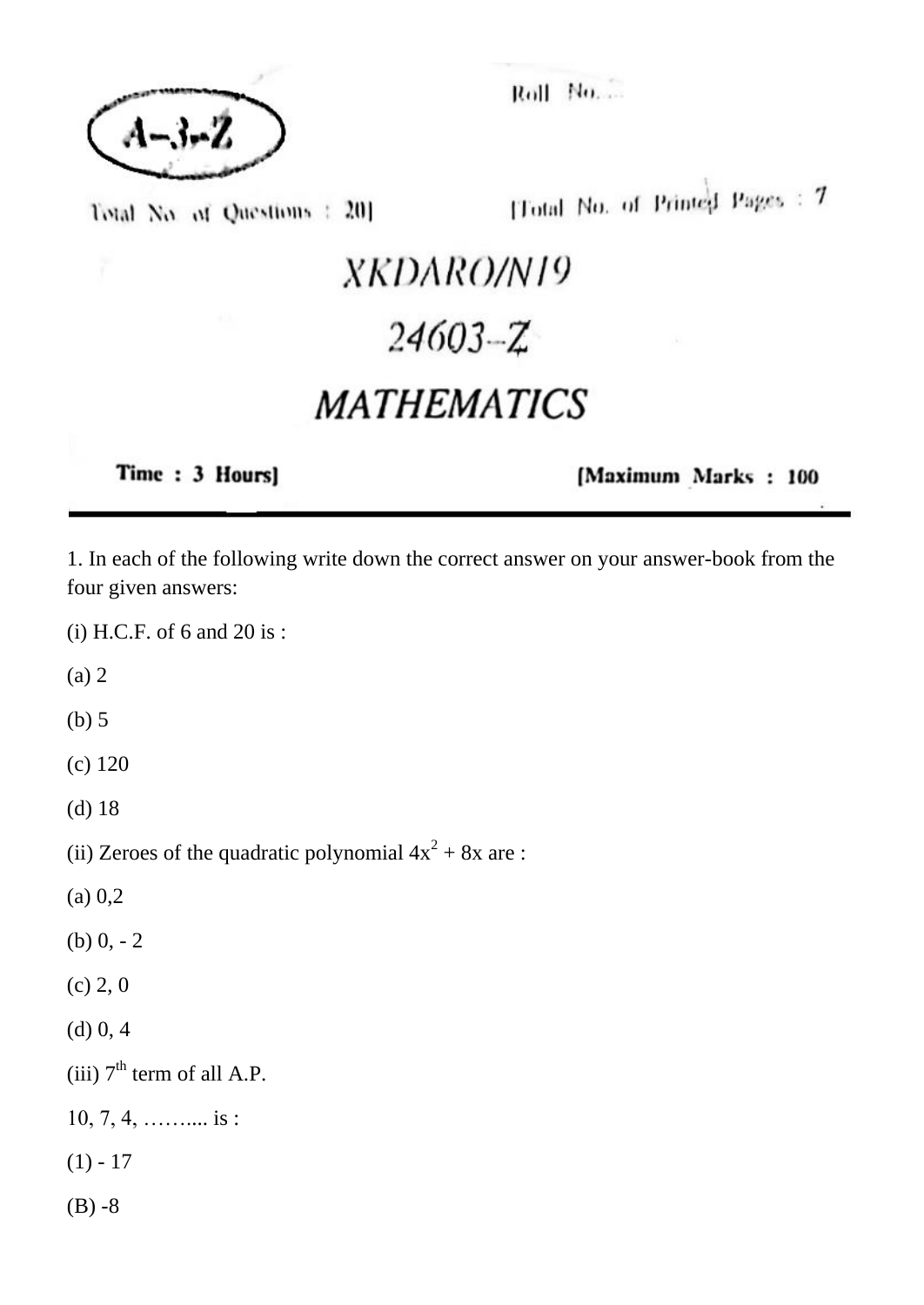$(C) -10$ 

(D) -11

(iv) A card is drawn from a pack of 52 cards. What is the probability of getting at heart?

- (A) 1/4
- (B) 1/13
- (C) 1/2
- (D) 1/26
- (v) Volume of sphere is :
- $(A) \frac{4}{3} \pi r^3$
- (B)  $\frac{2}{3}\pi r^3$
- (C) 2πrh
- (D)  $\frac{3}{4}\pi r^3$
- (vi) How many tangents can a circle have ?
- (A) 1
- (B) 2
- (C) 3
- (D) Infinite
- 2. Evaluate :

## $\tan 26^0$  $\overline{\cot 64^0}$

3. Find a point on Y-axis which is equidistant from the points (6, 5) and (-4, 3).

4. From a point 'Q', the length of the tangent to a circle is 24 cm and the distance of 'Q' from the centre is 25 cm. Find radius of the circle.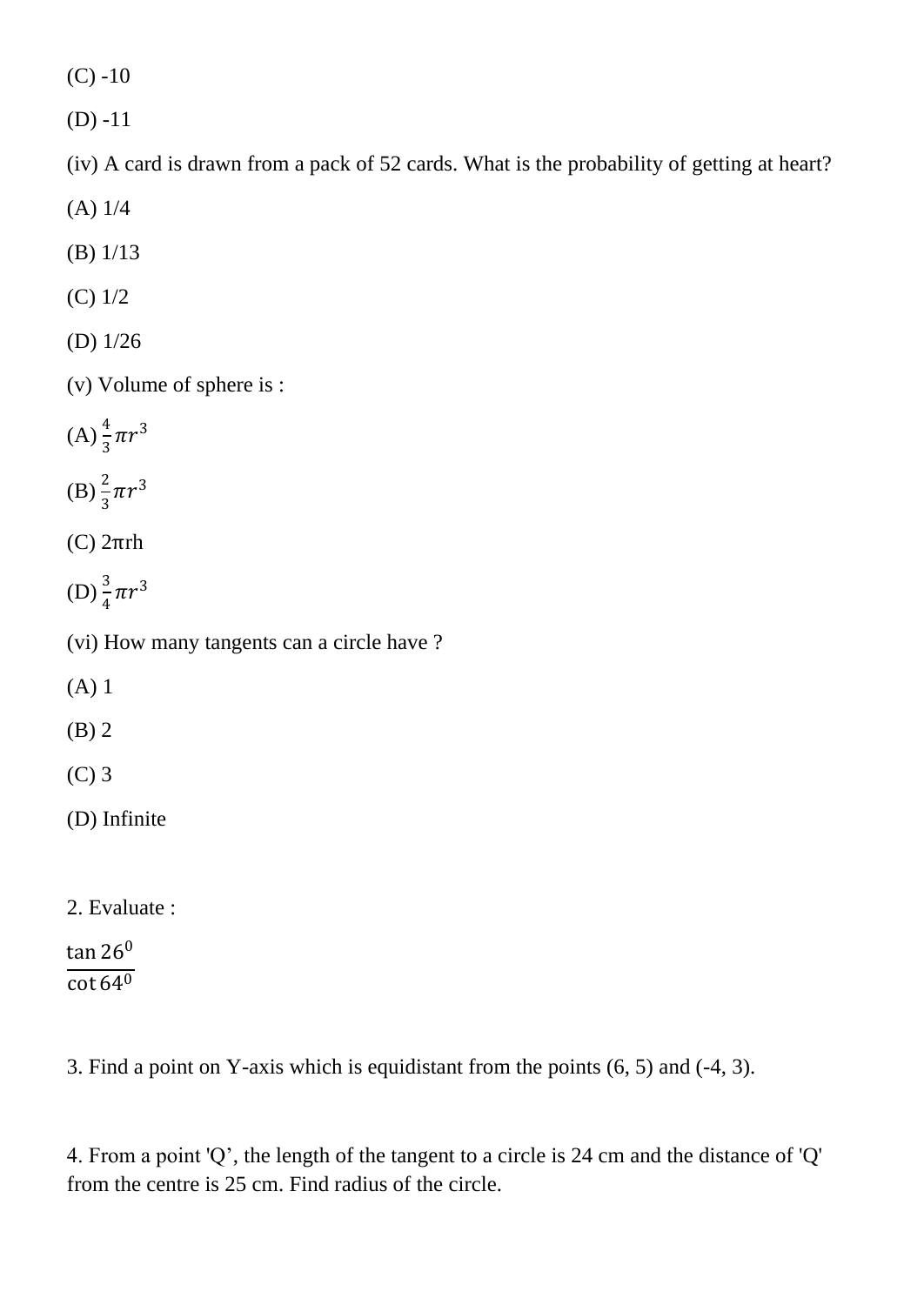5. How many three digit numbers are divisible by 7.

6. Given that H.C.F.  $(306, 657) = 9$ . Find L.C.M.

7. The sum of a two-digit number and the number obtained by reversing the digits is 66. If the digits of the number differ by 2. https://www.jkboseonline.com

Find the number. How many such numbers are there?

8.Solve the following pair of linear equation by elimination method :

 $x + y = 5$ ,  $2x - 3y = 4$ 

9. Divide :

 $x^3 - 3x^2 + 5x - 3$  by  $x^2 - 2$ 

10. A box contains 5 red marbles, 8 while marbles and 4 green marbles. One marble is taken out of the box at random. What is the probability that the marble taken out will be :

(i) Red

(ii) White

(iii) Red or white

(iv) Not green

11. Find the roots of the quadratic equation  $2x^2 + x - 4 = 0$  by the method of completing the square.

Or

Find the value of k for the quadratic equation  $2x^2 + kx + 3 = 0$  so that it has two equal roots.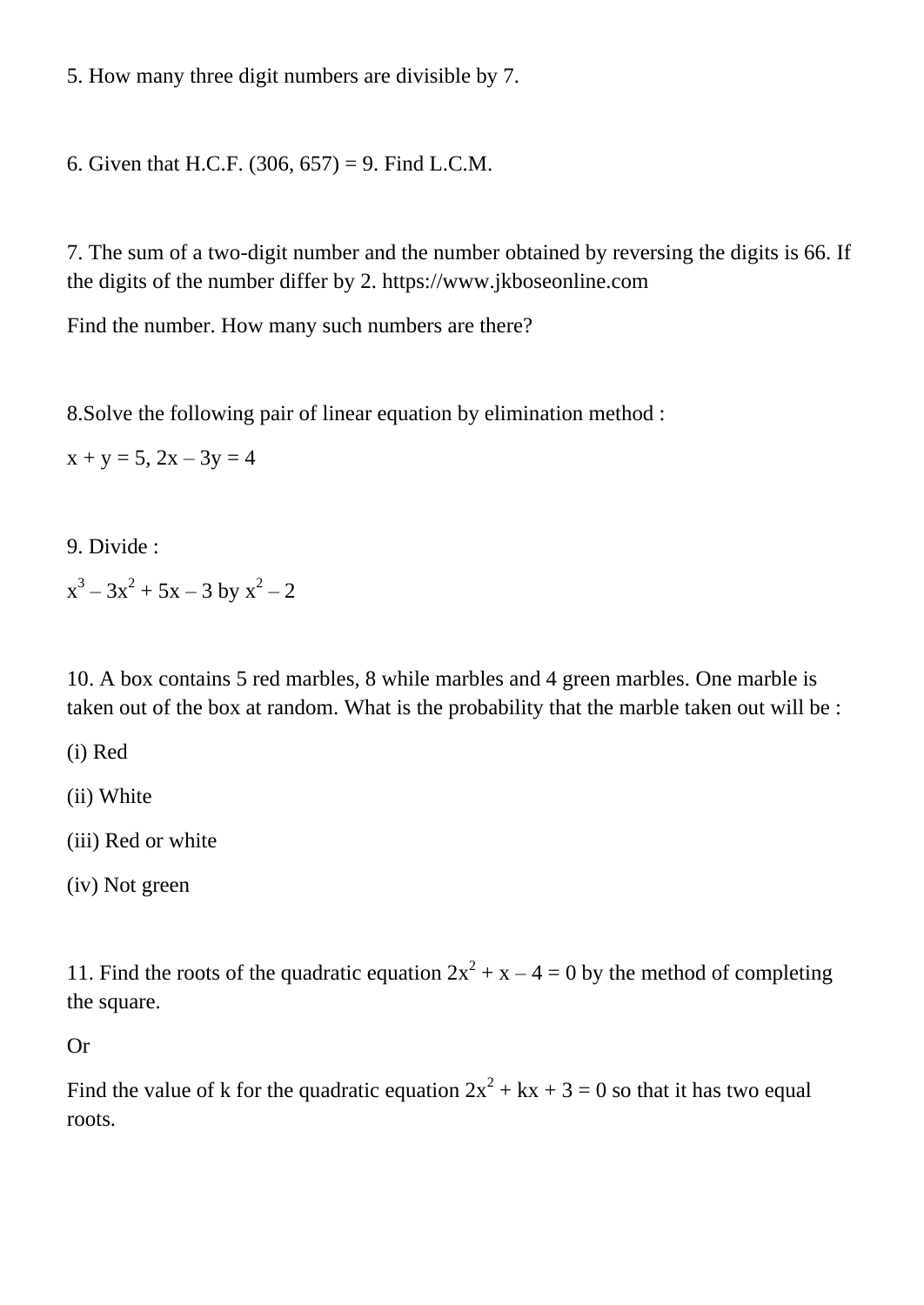12. The altitude of a right triangle is 7 cm less than its base. If the hypotenuse is 13 cm. Find the other two sides.

Or

The diagonal of a rectangular field is 60 meters more than the shorter side. If the longer side is 30 meters more than the shorter side. Find the sides of the field.

13. Prove that the ratio of the areas of two similar triangles is equal to the square of the ratio of their corresponding sides. https://www.jkboseonline.com

Or

ABCD is a trapezium in which AB || DC and its diagonals intersect each other at a point O. Show that :

14. BL and CM are the medians of a triangle ABC, right angled at A.

Prove that :

```
4{\rm (BL}^2+{\rm CM}^2) - 5{\rm BC}^2
```
OR

D and E are the points on the sides CA and CB respectively of a triangle ABC right angled at C. Prove that  $AE^2 + BD^2 = AB^2 + DE^2$ .

15. Find the ratio in which line segment joining A (1, -5) and B (-4, 5) is divided by the Xaxis. Also find the co-ordinates of the point of division.

Or

Find the area of the quadrilateral whose vertices, taken in order are (4, -2), (-3, -5), (3, -2) and (2, 3).

16. If sin  $34 = \cos (A - 26^{\circ})$ , where  $3A$  is an acute angle, find 'A'.

Or

Prove that :

 $\cos A$  $1 + \sin A$ +  $1 + \sin A$ cos  $= 2 \sec A$